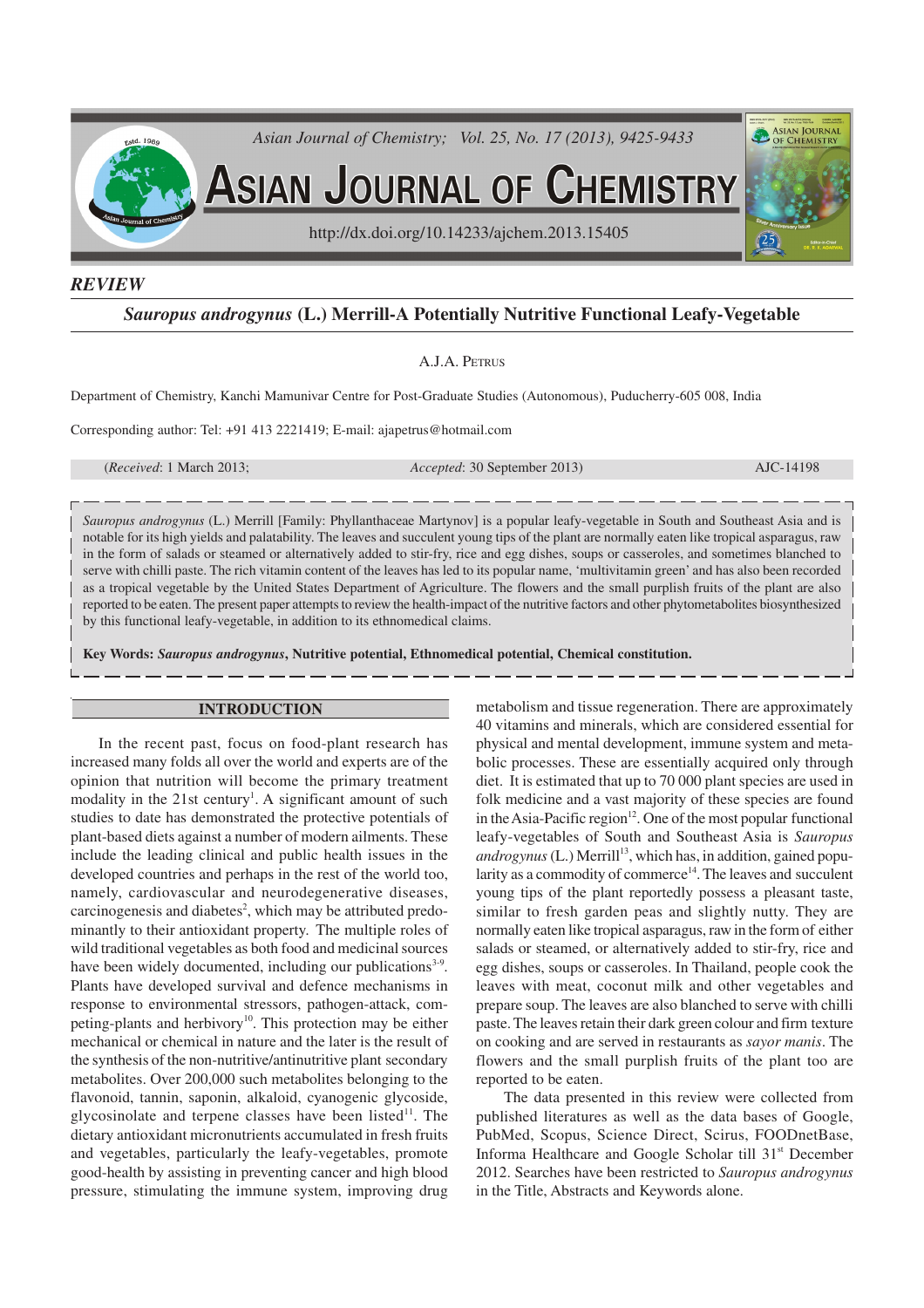**Systematics:** *Sauropus androgynus* (L.) Merrill [Family: Phyllanthaceae Martynov; Euphorbiaceae sensu lato], Syn.: *Clutia androgyna* L., Mant. *Aalius androgyna* (L.) Kuntze; *A. retroversa* (Wight) Kuntze; *A. sumatrana* (Miquel) Kuntze; *Agyneia ovata* Poiret; *Andrachne ovata* Lamarck ex Poiret; *Phyllanthus strictus* Roxburgh; *Sauropus albicans* Blume; *S. albicans* var. *gardnerianus* (Wight) Müller Argoviensis; *S. albicans* var. *intermedius* Müller Argoviensis; *S. albicans* var. *zeylanicus* (Wight) Müller Argoviensis; *S. convexus* J. J. Smith; *S. gardnerianus* Wight; *S. indicus* Wight; *S. parviflorus* Pax and K. Hoffmann; *S. retroversus* Wight; *S. scandens* C.B. Robinson; *S. sumatranus* Miquel; *S. zeylanicus* Wight, is a functional leafy vegetable. The common names of this food plant among the traditional communities in various regions are briefed in Table-1.

The taxon is an erect, perennial shrub of 1-3 m tall, monoecious, glabrous throughout; branchlets angular when young, terete with age, slender, green. Leaves: Stipules lanceolate or linear-lanceolate, 1.5-3 mm; petiole 2-4 mm. Leaf blade ovate-lanceolate, oblong-lanceolate, or lanceolate, 3-10 cm long  $\times$  1.5-3.5 cm wide, submembranous or thinly papery, base cuneate, rounded, or truncate, apex acuminate; venation pinnate, lateral veins 5-7 pairs, elevated abaxially, flattened adaxially, reticulate veins obscure. Flowers: Inflorescence axillary, 1- or 2-flowered, or several male and female per cluster. Male flowers: pedicels slender, 5.0-7.5 mm; calyx shallowly disk-shaped, 5-12 mm in dia., shallowly 6-fid; sepals obovate; disk segments 6, opposite to sepals, incurved distally, covering anthers; stamens 3; filaments connate; anthers extrorse. Female flowers: usually solitary, axillary; pedicel 6–8 mm; calyx red, 6-lobed; sepals obovate or obovate-triangular, 5-6 mm  $\times$  3-5.5 mm, base attenuate into a short claw; disk absent; ovary depressed globose,  $0.7$  mm  $\times$   $1.5$ mm, 3-locular; styles 3, bifid. Fruiting pedicel 0.5-1.0 cm;

persistent calyx red; capsule white, depressed globose or globose,  $1.2 \text{ cm} \times 1.7 \text{ cm}$ , thinly crustaceous. Seeds: black, triquetrous, 7 mm × 5 mm. Flowers: April–July; Fruits: July-December<sup>13,15-20</sup>.

**Distribution:** *S. androgynus* grows rapidly in hot humid conditions but becomes relatively dormant in cooler environments. It appears to have originated from the hot humid lowland rainforest of Borneo and its present distribution spans from India and South China, through Indo-China and Malaysia to the Philippines, New Guinea and Solomon islands. It is more vigorous at lower altitudes but also grow up to an altitude of 1300 m in Malaysia and Indonesia. A species native to Indonesia, Malaysia, Singapore, Papua New Guinea, Philippines, China (Guangdong, Guangxi, Yunnan and Hainan), Bangladesh, Nepal, Myanmar, Cambodia, Thailand and Vietnam is said to be an introduced one in the Christmas and Cocos (Keeling) islands of Australia, Taiwan, Sri Lanka and the Hawaiian and Solomon islands, where the shrub is reported to be invasive and also cultivated<sup>13-22</sup>. In India, the shrub is reported to be found in Sikkim Himalayas, Khasi, Abor and Aka hills and in the Western Ghats of Kerala at altitudes of  $600-1200$  m<sup>23-26</sup>. It is said to have got introduced into Kerala from Malaysia in 1953. Reports of its occurrence in the peninsular India from the evergreen forests, clearings, scrub vegetation, roadsides and on waste grounds in Coimbatore, Madurai, Nilgiri, Tiruchirappalli, Tirunelveli and several other parts are available in literature 25-27. Katuk is also reported to grow well in Florida and Puerto Rico and is claimed to have become one of the favourite salad greens<sup>28,29</sup>. The plant is usually propagated vegetatively, since the seeds have low germination power, but grows readily from cuttings. However, in Mindanao in the Philippines, the seeds sprout readily underneath plants in the hot, humid climate of that land<sup>28</sup>. Farmers in Malaysia are said to force the growth of stem tips by fertilization, irrigation and

| TABLE-1                                  |                                                                                                                                                          |  |  |  |  |
|------------------------------------------|----------------------------------------------------------------------------------------------------------------------------------------------------------|--|--|--|--|
| <b>VERNACULAR NAMES OF S. androgynus</b> |                                                                                                                                                          |  |  |  |  |
| Language/Country                         | Local name (Ethnic group/Location)                                                                                                                       |  |  |  |  |
| English                                  | Star gooseberry, sweet-leaf bush, sweet-leaf sauropus, sweet shoot, Chinese malunggay, Japanese Malungay,<br>multivitamin green, multivitamin plant      |  |  |  |  |
| Khmer (Cambodian)                        | Dom nghob, ngub                                                                                                                                          |  |  |  |  |
| Chinese                                  | Mani cai, Shou gong mu (Guangdong), Shu zai cai (Haina), yue nan cai (Guangxi)                                                                           |  |  |  |  |
| Indonesia                                | Daun katuk (Sundanese), babing (Javanese), simani (Minangkabau)                                                                                          |  |  |  |  |
| Japanese                                 | Ruridama-no-ki                                                                                                                                           |  |  |  |  |
| Laos                                     | Hyaan baanz                                                                                                                                              |  |  |  |  |
| Malaysia                                 | Katuk, sayur manis, asin-asin, cekur manis, chekup manis, cekok manis, pucuk manis, changkok manis<br>(Peninsular), cangkok manis (Iban, Malay, Melanau) |  |  |  |  |
| Myanmar                                  | Yo-ma-hin-yo                                                                                                                                             |  |  |  |  |
| Philippines (Tagalog)                    | <b>Binahian</b>                                                                                                                                          |  |  |  |  |
| Sri Lanka                                | Mella-dum-kola, Japan batu, Japanbatu kola                                                                                                               |  |  |  |  |
| Spanish                                  | Katuk                                                                                                                                                    |  |  |  |  |
| Thailand                                 | Phak waan baan (General), pak waan (pak-wanban), kaan tong (Northern), ma yom paa (Prachuap Khiri Khan)                                                  |  |  |  |  |
| Vietnamese                               | Rau ngot, bu ngot (bo ngot), rau tuot, hum ngot, phac ot (Thai)                                                                                          |  |  |  |  |
| <b>Indian States</b>                     |                                                                                                                                                          |  |  |  |  |
| Andaman & Nicobar Islands                | Chakrmani                                                                                                                                                |  |  |  |  |
| Assamese (Assam)                         | Bari sundari                                                                                                                                             |  |  |  |  |
| Bengali (W. Bengal)                      | Chakurmani                                                                                                                                               |  |  |  |  |
| Khasi (Meghalaya)                        | Dieng soh pit                                                                                                                                            |  |  |  |  |
| Kannada (Karnataka)                      | Chakrani beru, Chinese soppu                                                                                                                             |  |  |  |  |
| Lepcha (Sikkim)                          | Sengtungrung                                                                                                                                             |  |  |  |  |
| Malayalam (Kerala)                       | Malay cheera, elacheera (Muthuvan tribes of Idukki district)                                                                                             |  |  |  |  |
| Tamil (Tamil Nadu)                       | Thavasai murungai (thavasimurungai)                                                                                                                      |  |  |  |  |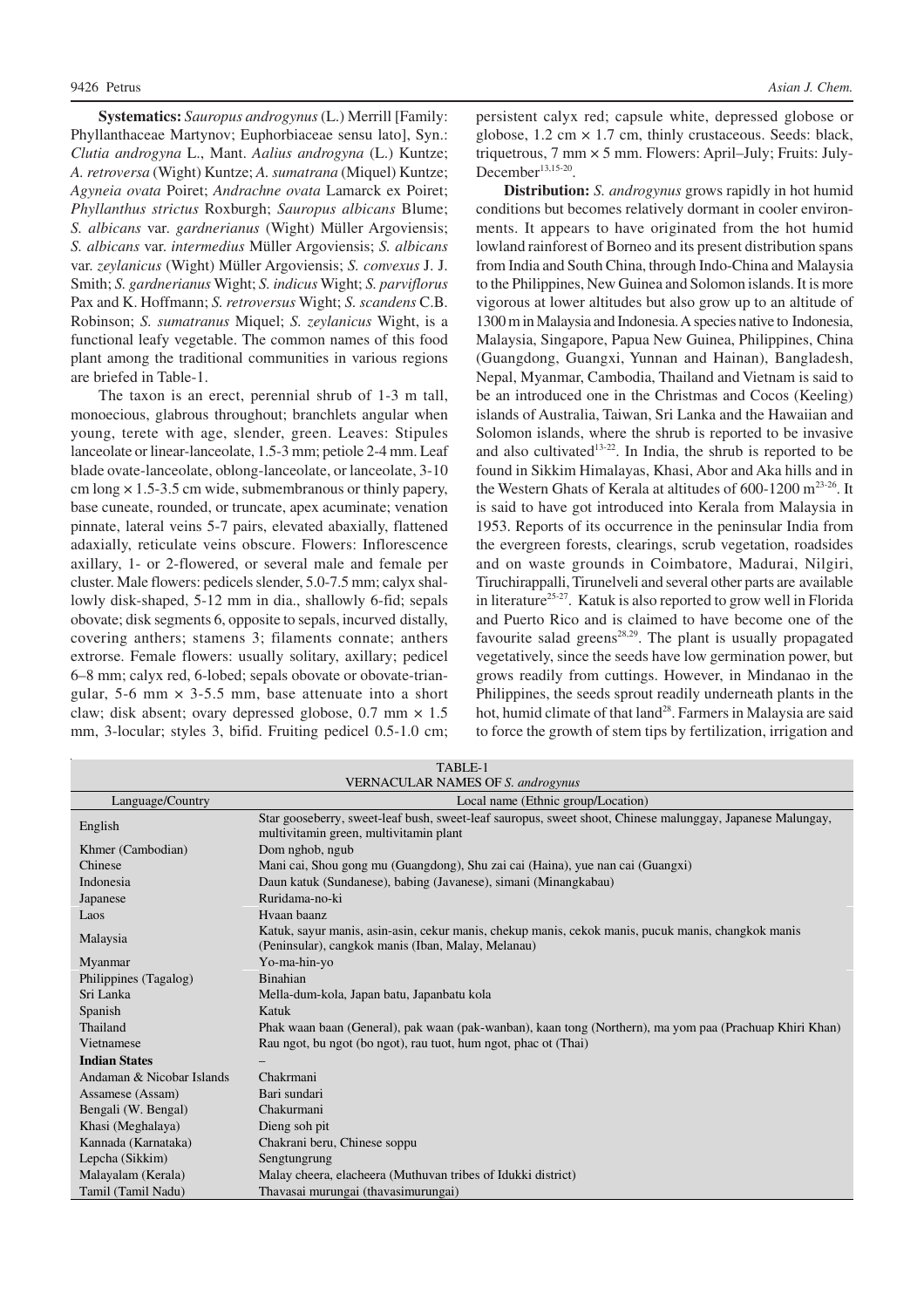the use of shade cloth. Katuk is said to be disease and pest resistant, tolerates most soils and grows in sun or shade.

**Nutritive potentials:** *S. androgynus* is one of the most popular leafy-vegetables in South and Southeast Asia, best known for its high yields and palatability. It is a staple vegetable in Borneo, where it grows as an understory tree in the lowland rainforests. It is claimed to have a pleasant peanut-like taste when eaten raw whereas the cooked leaves taste excellent as spinach. The shoot tips are reported to be exported to Japan and possibly elsewhere as tropical asparagus. Vietnamese are said to cook it with crab meat, minced pork or dried shrimp to make soup while in Malaysia, it is commonly stir-fried with eggs and dried anchovies. In the Malaysian multi-racial cultures, any vegetable usually eaten raw in the form of salads is called an *ulam* and *cekur manis* is a notable *ulam* there. The villagers inhabiting the Don Sawan and Don Mor Thong forests of Bung Khong Long Non-Hunting area (located at Bung Khong Long district, Nong Khai province, in the northeastern region of Thailand), are reported to eat the fresh tender or soft boiled leaves with sauce of chilli. Sometimes the leaves are said to be cooked together with ant's eggs as a curry for  $consumption<sup>30</sup>$ .

In India, the Muthuvan tribes of Idukki district (Kerala) and the villagers of South Karnataka have been noticed to gather the wild tender leaves and shoots for food<sup>31,32</sup>. It has been reported that an analysis of the proximate composition of *S. androgynus* leaf has shown that its nutritive value is superior to other commonly consumed leafy-vegetables in India<sup>33</sup>. The literature reports of the proximate composition of the leaves are summarized in Table-2. The leaves are also found to contain the amino acids, lysine, methionine, tryptophan, phenylalanine, threonine, valine, leucine and isoleucine. Research has clearly demonstrated that the additive and synergistic combinations of scores of phytochemicals, which are either directly or indirectly involved in various redox processes, are responsible for the observed health benefits of indigenous vegetables. Similar to pharmaceutical agents, functional foods and nutraceuticals also possess physiological and molecular targets that modulate clinical end-points associated with chronic diseases<sup>7</sup>. Consequently, functional foods or their ingredients also tend to offer new economic opportunities.

A diet rich in plant foods can provide over 25,000 phytochemicals that cannot be supplied by a typical dietary pattern based on refined grains, added oils, sugar and salt<sup>3</sup>. Only traditional plant-based diets are the best sources of several of these phytoconstituents. Micronutrient deficiencies have

evolved as a serious global problem, especially in areas where the diet lacks variety. A number of vitamins and minerals are considered essential for physical and mental development, immune system and various other metabolic processes. The essential roles of minerals in life processes are described in a number of publications<sup>44</sup> and the essential and trace mineral wealth of the leaves are documented in Table-3. Evidences have suggested that the plasma levels of vitamin C in large sections of the population are sub-optimal for the health protective effects. As it cannot be synthesized by human system, our body entirely depend upon dietary sources to meet the needs of this vitamin<sup>3</sup>. Apart from the well-known roles in vision, vitamin A is also important for several other physiological processes including, foetal development, cell growth and regulation of immune system<sup>45</sup>. According to the sixth report on the World Nutrition Situation<sup>46</sup>, an estimated 163 million of children in developing countries manifest vitamin A deficiency, with a prevalence of 30 %. South central Asia, including India, is assessed to have the highest prevalence and along with central and west Africa, it has a prevalence of more than 40 %. 100 g of the edible katuk leaves have been determined, in a study, to provide as much as 10000 IU of this vitamin. The wealth of vitamins accumulated in the leaves (Table-4) has led to its popular name, 'multivitamin green' and has been recorded as a tropical vegetable by the United States Department of Agriculture.

While the nutritional significance of vegetables has long been recognized among the nutritionists and medicos, awareness among the general public of the health implications of diets rich in vegetables has emerged quite recently. Conventionally, food plays two major functions, *viz*., nutritional (providing individuals with the nutrients that are needed for the individual's metabolism) and sensory or hedonistic (through its taste, contribute to individual well-being). In the recent past, a new potential role of food has emerged: that of fulfilling a specific 'physiological' function. Foods that also satisfy this role are termed as 'functional' foods. They provide health effects that go well beyond the traditional nutritional benefits. The definition of a functional food generally require (i) that the base product is a food, (ii) that it contains or is fortified with an ingredient, a micronutrient or a naturally occurring chemical compound that possess a beneficial effect on health, well-being or disease prevention and (iii) that this effect goes beyond normal and adequate nutritional effects, (iv) that these effects have been demonstrated or are at least claimed and communicated to the consumers and (v) that these

| TABLE-2                                                           |                   |                          |            |                          |             |              |        |       |              |  |
|-------------------------------------------------------------------|-------------------|--------------------------|------------|--------------------------|-------------|--------------|--------|-------|--------------|--|
| PROXIMATE COMPOSITION OF S. androgynus LEAVES REPORTED            |                   |                          |            |                          |             |              |        |       |              |  |
|                                                                   |                   |                          |            |                          | Composition |              |        |       |              |  |
| Constituent                                                       |                   |                          | (Per cent) |                          |             | (g/100 g EP) |        |       | (g/100 g FL) |  |
| Moisture                                                          | 85.4              | 88.32                    | 79.4       | -                        | 79.8        | 89.9         | 88.46  | 78.19 | 88.0 g       |  |
| Carbohydrate                                                      | $\qquad \qquad -$ | 5.36                     | 6.9        | 11.6                     | 6.9         | 54.5         | 3.86   |       |              |  |
| Protein                                                           | 5.25              | 4.84                     | 7.6        | 6.8                      | 7.6         | 15.8         | 4.19   | 8.31  | 3.4 g        |  |
| Lipids                                                            | 0.58              | 0.19                     | 1.8        | -                        | 1.8         | 4.0          | 0.19   |       |              |  |
| Fiber                                                             | 1.75              | 1.11                     | 1.9        | $\overline{\phantom{0}}$ | 1.9         | 30.6         | 1.20   |       |              |  |
| Ash                                                               | 5.25              | 0.17                     | 2.0        | $\overline{\phantom{0}}$ | 2.0         | 12.9         | 1.38   |       |              |  |
| Energy $(kJ)$                                                     | -                 | $\overline{\phantom{0}}$ | 100.5      | $\overline{\phantom{0}}$ | 310.0       | 1327.0       | 169.11 |       | 117.0        |  |
| <b>Reference</b>                                                  | 34                | 35                       | 36         | 37                       | 12, 38      | 39           | 40     | 41,42 | 32, 43       |  |
| $FD =$ edible portion: $FI =$ freeb leaf material: = not recorded |                   |                          |            |                          |             |              |        |       |              |  |

 $EP =$  edible portion;  $FL =$  fresh leaf material;  $- =$  not recorded.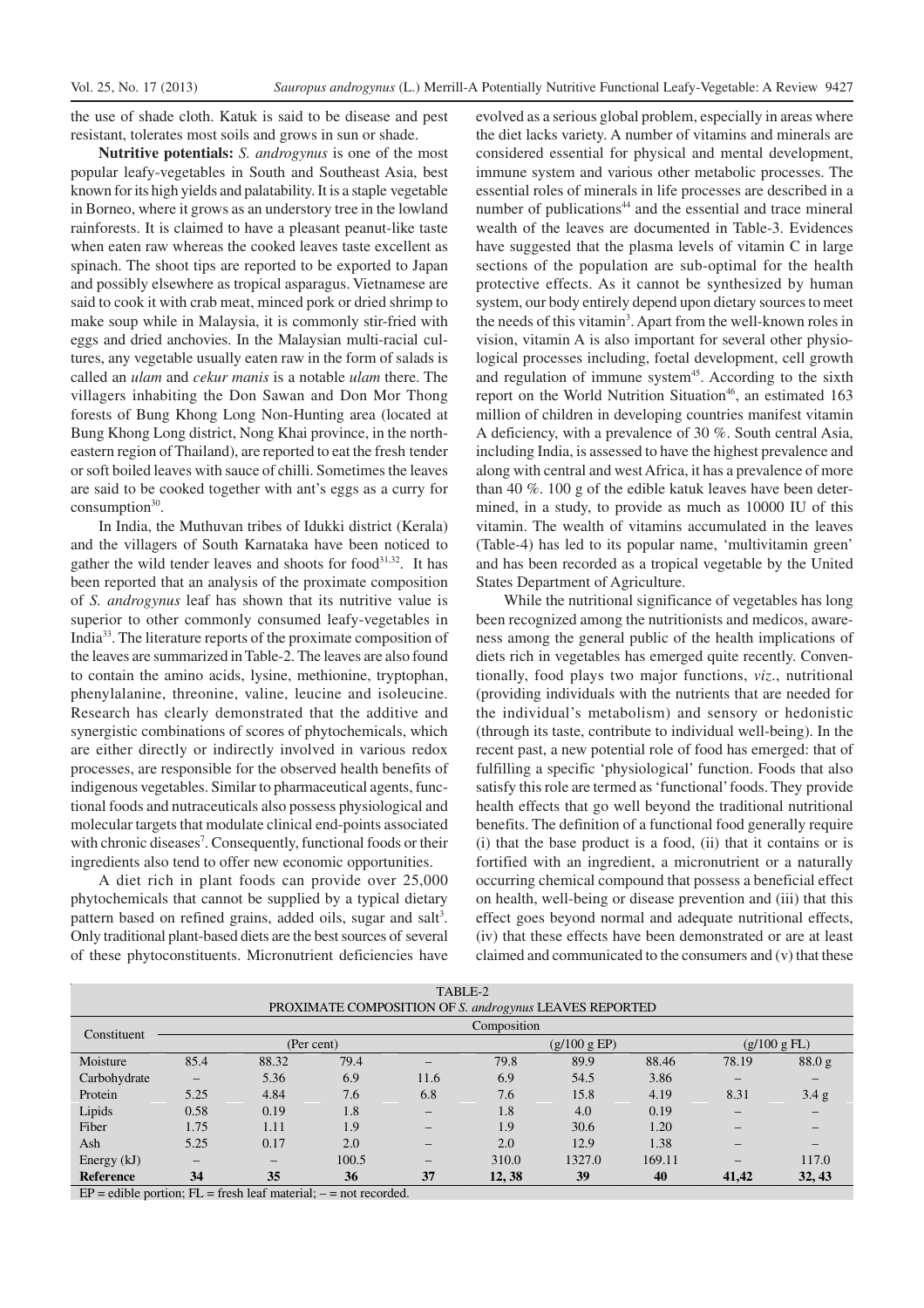| TABLE-3                                          |                                                                                      |                              |        |                                  |       |                                                                                                    |  |  |  |
|--------------------------------------------------|--------------------------------------------------------------------------------------|------------------------------|--------|----------------------------------|-------|----------------------------------------------------------------------------------------------------|--|--|--|
| MINERAL CONTENT OF S. androgynus LEAVES REPORTED |                                                                                      |                              |        |                                  |       |                                                                                                    |  |  |  |
| Content                                          |                                                                                      |                              |        |                                  |       |                                                                                                    |  |  |  |
| $(ppm DL^*)$                                     | $(mg/100 g DL*)$                                                                     | (mg/100 g FL)                |        |                                  |       |                                                                                                    |  |  |  |
| $1587.00 \pm 2.01$                               | $664.9 \pm 38.1$                                                                     |                              | 0.5500 |                                  |       |                                                                                                    |  |  |  |
| $269.15 \pm 0.28$                                | $45.7 \pm 0.15$                                                                      | -                            | 2.7700 | 2610.0                           |       |                                                                                                    |  |  |  |
|                                                  | $306.3 \pm 52.8$                                                                     |                              |        |                                  |       | 386.00                                                                                             |  |  |  |
| $206.82 \pm 4.79$                                | $84.4 \pm 08.1$                                                                      | 313.0                        | 2.7700 | 234.0                            | 118.8 | 70.51                                                                                              |  |  |  |
| $81.43 \pm 2.71$                                 | $61.2 \pm 03.5$                                                                      | $\overline{\phantom{a}}$     | 0.6100 | 64.0                             |       | 128.24                                                                                             |  |  |  |
| $20.49 \pm 0.89$                                 | $212.5 \pm 20.8$                                                                     | 10.1                         | 0.0199 | 3.1                              | 13.5  | 0.90                                                                                               |  |  |  |
| $11.02 \pm 0.15$                                 | $15.9 \pm 0.66$                                                                      | $\qquad \qquad -$            |        | -                                |       | 0.90                                                                                               |  |  |  |
| $7.41 \pm 0.05$                                  |                                                                                      | $\qquad \qquad -$            |        |                                  |       |                                                                                                    |  |  |  |
| $4.76 \pm 0.82$                                  | $25.6 \pm 05.8$                                                                      | $\qquad \qquad -$            |        | -                                |       |                                                                                                    |  |  |  |
| $1.54 \pm 0.06$                                  | $768.7 \pm 11.4$                                                                     |                              |        |                                  |       | 0.29                                                                                               |  |  |  |
| $1.03 \pm 0.02$                                  |                                                                                      |                              |        |                                  |       |                                                                                                    |  |  |  |
| $0.52 \pm 0.08$                                  |                                                                                      |                              |        |                                  |       |                                                                                                    |  |  |  |
| $0.06 \pm 0.04$                                  | $1.6 \pm 00.1$                                                                       |                              |        |                                  |       |                                                                                                    |  |  |  |
| 47                                               | 34                                                                                   | 32,41                        | 12     | 12, 36, 38                       | 39    | 40<br>$1 - 1$                                                                                      |  |  |  |
|                                                  | $\mathbf{1}$ and $\mathbf{1}$ and $\mathbf{1}$ and $\mathbf{1}$<br>$\mathcal{C}$ . 1 | $\mathbf{r}$<br>$\mathbf{1}$ | 1.11c  | $\cdot$ $\cdot$ $\cdot$<br>111.1 |       | (mg/100 g EP)<br>$\Gamma$ $\Gamma$ $\Gamma$ $\Gamma$ $\Gamma$ $\Gamma$ $\Gamma$<br>$\cdot$ $\cdot$ |  |  |  |

\*Mean  $\pm$  standard deviation of three determinations;  $DL =$  dried leaf material;  $EP =$  edible portion; FL=fresh leaf material;  $-$  = not recorded

| TABLE-4                                          |                      |         |       |        |       |                      |        |  |
|--------------------------------------------------|----------------------|---------|-------|--------|-------|----------------------|--------|--|
| VITAMIN CONTENT OF S. androgynus LEAVES REPORTED |                      |         |       |        |       |                      |        |  |
| Constituent                                      |                      | Content |       |        |       |                      |        |  |
|                                                  | $(100 \text{ g EP})$ |         |       |        |       | $(100 \text{ g FL})$ |        |  |
| Vitamin $A^a$                                    | 10000.00             | 9510.00 |       |        |       |                      |        |  |
| Vitamin $B_1^b$ (Thiamine)                       | 0.23                 | 0.48    |       |        |       |                      |        |  |
| Vitamin $B_2^b$ (Riboflavin)                     | 0.15                 | 0.32    |       |        |       |                      |        |  |
| Vitamin $B_3^b$ (Nicotinic acid)                 |                      | 2.60    |       |        |       |                      |        |  |
| Vitamin $C^b$ (Ascorbic acid)                    | 136.00               | 247.00  | 56.10 | 190.83 |       | 22.00                | 314.30 |  |
| Vitamin $E^b$ ( $\alpha$ -tocopherol)            | 0.43                 |         |       |        | 42.68 |                      |        |  |
| Provitamin $A^a$ (Retinol equivalent)            | $\qquad \qquad$      | 1889.00 | -     |        |       |                      |        |  |
| Reference                                        | 12,38                | 37,48   | 39    | 41,42  | 40,49 | 32                   | 34     |  |

<sup>a</sup> IU;  $^{b}mg$ ;  $-$  = not recorded.

effects can be expected to materialise when the food is consumed in dietary amounts.

It is fairly well established today that oxidative stress is at the core of the physiological processes and pathological mechanisms that maintain a healthy body and longevity<sup>7</sup>. Consequently, there has been an increased interest globally to identify dietary antioxidants that are pharmacologically potent for use in preventive and therapeutic medicine and also in the food industry. Since plants are known to synthesis a variety of antioxidants in response to oxidative stress, they represent a potential source of these pharmacologically active metabolites<sup>4</sup>. The antioxidant capacity of the aqueous ethanolic (70 %) leaf-extract has been confirmed by cyclic voltammetry<sup>47</sup>. Studies tend to support that natural antioxidants, endogenous to plants, can scavenge reactive species and current evidences strongly favour the significance of the ubiquitous carotenoids, tocopherols and polyphenols in preventing or in delaying the onset of a number of chronic human diseases. These compounds have been investigated to prevent oxidative damage to important biological membranes and to lipid-rich foods. As a result, they tend to delay, inhibit, or even prevent oxidative reactions by a variety of mechanisms $^{50}$ .

Polyphenols are among the most widespread class of metabolites in nature and are derived from the  $C_6$ - $C_3$  phenylpropanoid unit. Biosynthesis, according to this pathway, produces a wide array of phytophenolics, such as the phenolic acids, flavonoids, coumarins, stilbenes, proanthocyanidins, lignans and lignins<sup>50</sup>. The traditional Thai food, Kaeng phak

waan baan, prepared from Phak wan ban (14.6), garlic (1.0), shallot (2.0), dried chilli (0.7), galangal (0.2), lemon grass (0.5), roasted dried fish (3.9), mungbean noodles (2.4), shrimp paste (0.7), salt (0.7 %) has been determined, in a study, to possess  $48.42 \pm 2.13$  mg/100 g gallic acid equivalents(GAE) of phenolics<sup>40</sup>. A number of studies have conclusively established the rich polyphenolic content of the edible leaf (Table-5). Accumulating biochemical, clinical and epidemiological evidences support the chemoprotective potentials of these phenolic antioxidants against oxidative stress-mediated disorders. Furthermore, cellular damage, as a result of reactive oxygen, nitrogen and chlorine species, is believed to be a causative factor in the process of a multitude of chronic degenerative disorders, including ageing. Polyphenols have been shown to exhibit substantial protective effects on human carcinogenesis, cardiovascular and renal disorders, memory and cognitive function, age-related neurological dysfunctions such as Alzheimer's disease, ulcers and several other human ailments<sup>4-8</sup>. These actions of the phenolic antioxidants stem mainly from their free radical scavenging and metal chelating properties as well as their effects on cell signaling pathways and on gene expression.

Flavonoids are among the major dietary antioxidants that are proven to offer protection against a number of human ailments<sup>3-8</sup>. The daily intake normally exceeds the daily doses of all other classes of antioxidants, including the carotenoids, vitamins C and E, put together. About 80.5-95.7 % of the total leaf-phenolics have been determined to be flavonoids (Table-5).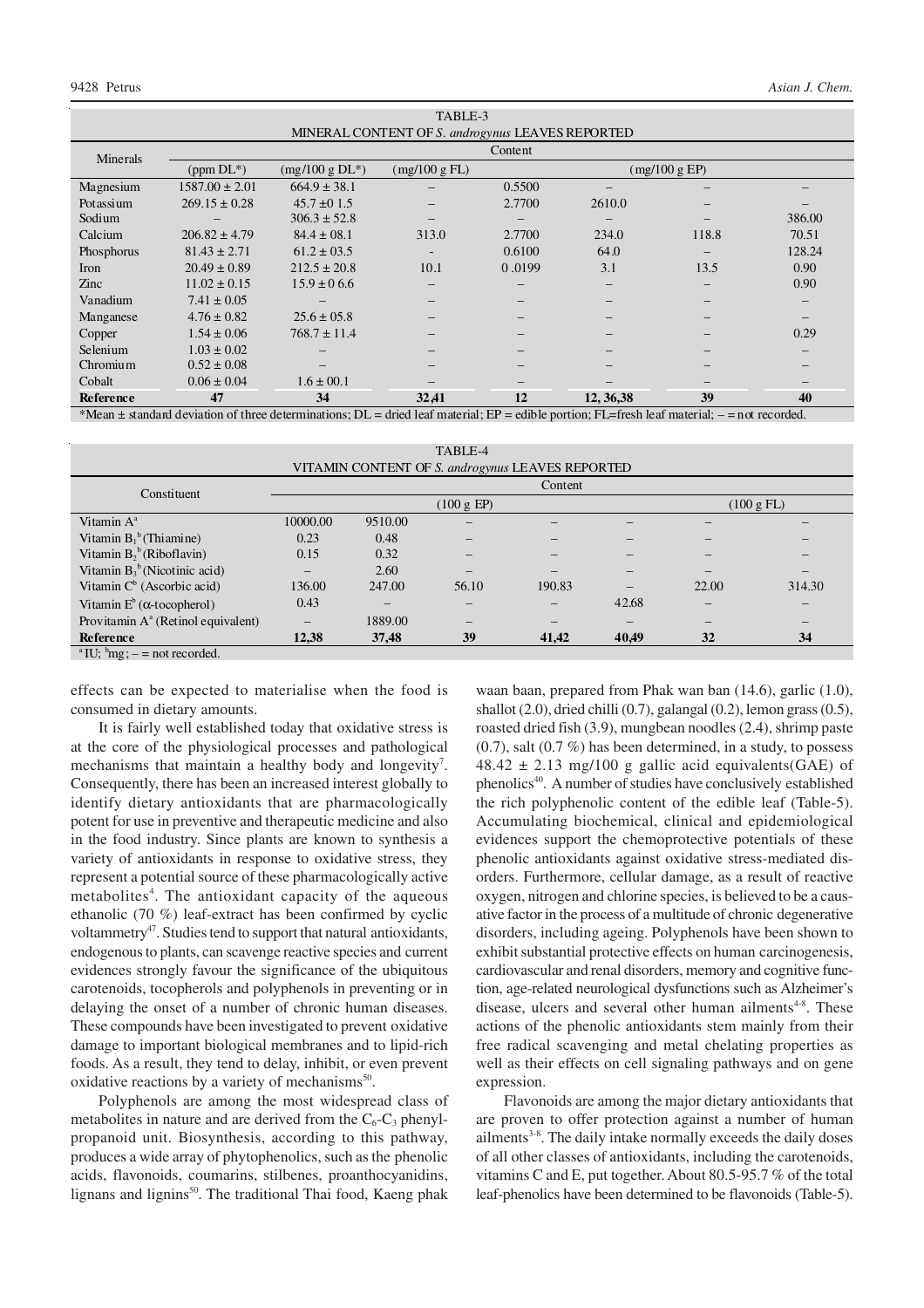|  |  |  |  | Vol. 25, No. 17 (2013) |
|--|--|--|--|------------------------|
|--|--|--|--|------------------------|

| TABLE-5                                                                                                                                                                 |                          |                   |               |                      |                |          |  |  |
|-------------------------------------------------------------------------------------------------------------------------------------------------------------------------|--------------------------|-------------------|---------------|----------------------|----------------|----------|--|--|
| POLYPHENOLIC METABOLITES FROM S. androgynus LEAVES REPORTED                                                                                                             |                          |                   |               |                      |                |          |  |  |
| <b>Tannins</b>                                                                                                                                                          |                          | Total phenolics   |               | Flavonoids           | Anthocyanins   | Ref. No. |  |  |
| (mg/100 g)                                                                                                                                                              | $(mg \text{ GAE}/100 g)$ | $(mg$ CE/100 g)   | (mg CA/100 g) | (mg/100 g)           | (mg/100 g)     |          |  |  |
| 88.68                                                                                                                                                                   | $1150.95^{\mathrm{a}}$   |                   |               |                      | $82.94^{\$}$   | 34       |  |  |
|                                                                                                                                                                         | 1150.00 <sup>b</sup>     |                   |               | 1040.00 <sup>1</sup> |                | 39       |  |  |
|                                                                                                                                                                         | $149.00^{\circ}$         |                   |               | 143.00               |                | 41       |  |  |
|                                                                                                                                                                         | $138.01^{\circ}$         |                   |               | 142.64               | $1.53^{\circ}$ | 42       |  |  |
|                                                                                                                                                                         |                          |                   | 576.00        |                      |                | 51       |  |  |
|                                                                                                                                                                         | $1900.00^a$              |                   |               | 1530.00              |                | 52       |  |  |
|                                                                                                                                                                         | 2300.00 <sup>b</sup>     |                   |               |                      |                | 53       |  |  |
|                                                                                                                                                                         |                          | $2930.00^{\circ}$ |               |                      |                | 54       |  |  |
|                                                                                                                                                                         |                          | $2840.00^{\rm d}$ |               |                      |                | 54       |  |  |
|                                                                                                                                                                         |                          |                   |               | 785.00               |                | 55       |  |  |
| $GAE =$ Gallic acid equivalent; $CA =$ chlorogenic acid equivalent; $CE =$ catechin equivalent; $\gamma$ cynidine-3-glucoside equivalent; $\gamma$ fresh leaf material; |                          |                   |               |                      |                |          |  |  |

<sup>b</sup>dried leaf material; <sup>¶</sup>Rutin equivalent; <sup>c</sup>aqueous extract; <sup>d</sup>MeOH extract; - = not recorded.

Anthocyanins and tannins are the other classes of plant phenolics reported (Table-5). Three factors generally dictate the capacity of the flavonoids to act as effective antioxidants: (i) the metal-chelating potential that is strongly dependent on the relative arrangement of the phenolic and the carbonyl functional groups of the pyrone ring, (ii) the presence of H<sup>+</sup>/e<sup>-</sup> donating substituents that quench free radicals and (iii) the ability of the flavonoid ring systems to delocalize the unpaired electron, leading to the formation of a stable phenoxyl radical<sup>4</sup>. Flavonoids are known to act at the different development stages of malignant tumours by protecting DNA against oxidative damage, inactivating carcinogens, inhibiting the expression of the mutagenic genes and enzymes, which are responsible for activating procarcinogenic substances and activating the systems responsible for xenobiotic detoxification.

Carotenoids have attracted the interest of researchers from diverse fields including chemistry, biochemistry, biology, food science and technology, medicine, pharmacy and nutrition for more than a century. These fascinating lipophilic phytometabolites still continue to be intensely investigated. High intake or high serum levels of carotenoids have been recognized, today, as being associated with a lower risk of developing cardiovascular diseases, several types of cancer, cataracts and age-related macular degeneration based on a number of epidemiological studies<sup>56</sup>. As carotenoids are also pigments that cannot be synthesized by humans, they must be essentially derived through the diet and green leafy-vegetables appear to be the best dietary sources. The total carotenoids content of the edible leaves, recorded in literature, are summarized in Table-6. Among the ten *ulam* analyzed in a study by the International Islamic University of Malaysia, *cekur manis ulam* is said to have contained a substantially higher total carotenoids of  $358.90 \pm 21.43 \mu$ g/g dry sample<sup>57</sup> (DL).

Carotenoids are further classified into two groups, *viz*., the oxygen-containing xanthophylls and the purely hydrocarbon carotenes that lack oxygen. The dominant carotenoids in the human retina are the two xanthophylls: lutein  $(36\%)$ and zeaxanthin (18 %). They are also the only carotenoids detected in the human lens. They get selectively deposited from the blood into the macular, which is rich in cone receptors that permit us to have our maximal visual acuity. Though their biological function in the eye remains to be fully characterized, their roles in the human vision perception are significant. Their

functions as antioxidants and to absorb the most energetic/ damaging portion of visible light have also been proposed. Consumption of leafy-vegetables, such as *S. androgynus* is believed to have beneficial effects on improving vision-related abnormalities and prevention of eye diseases. Chronic vitamin A deficiency stands out as one of the most resistant nutritional problems in developing countries, despite (i) the symptoms are not difficult to identify, (ii) the etiology is well understood and (iii) treatments are at hand. In populations wherein vitamin A deficiency is a problem, fruit and vegetables consumption is promoted because of their provitamin A carotenoids contents. Hulshof *et al.*<sup>48</sup> have evaluated the provitamin A content to be the highest in the sweet shoot leaves (1889 retinol equivalents/ RE in 100 g of the fresh edible portion) among the Indonesian foods that they have analyzed. The human body can convert these provitamin A carotenoids into the active form of vitamin A, retinol and its derivatives. In western societies, fruit and vegetable consumption is promoted because of the validated association between their increased consumption and the reduced risks of cancer and cardiovascular disease. Thus, they not only play a crucial role as precursors of vitamin A but are themselves powerful antioxidants and are linked with enhancement of the immune system as well as decreased risk of degenerative diseases such as cardio-vascular diseases, carcinogenesis, rheumatism, parkinson disease, infertility, age-related macular degeneration and cataract formation<sup>3</sup>. It may be inferred from Table-6 that *S. androgynus* leaves are a rich source of various carotenes and xanthophylls. Further, the young shoots have been determined to be richer in provitamin A than the mature ones (respectively,  $8251 \pm 804$  and  $7569 \pm 1464$ RE in 100 g of the dried portion).

**Ethnomedical potentials:** The relationship between human being and his environment has always influenced the cultures and traditions of every nation on earth. The utilization of plants as food and medicine is as old as the human civilization itself. Herbs have always been used by all cultures throughout history and have played a significant role in various ancient traditional systems of medication including the Chinese, Ayurvedic, Siddha, Unani and other indigenous traditional medical systems of the Asian countries, including the Jamu of Indonesia. Jamu refers to the traditional medicines of Indonesia and a Javanese jamu may consist of a single or a mixture of medicinal plants<sup>59,60</sup>. Medicinal plants continue to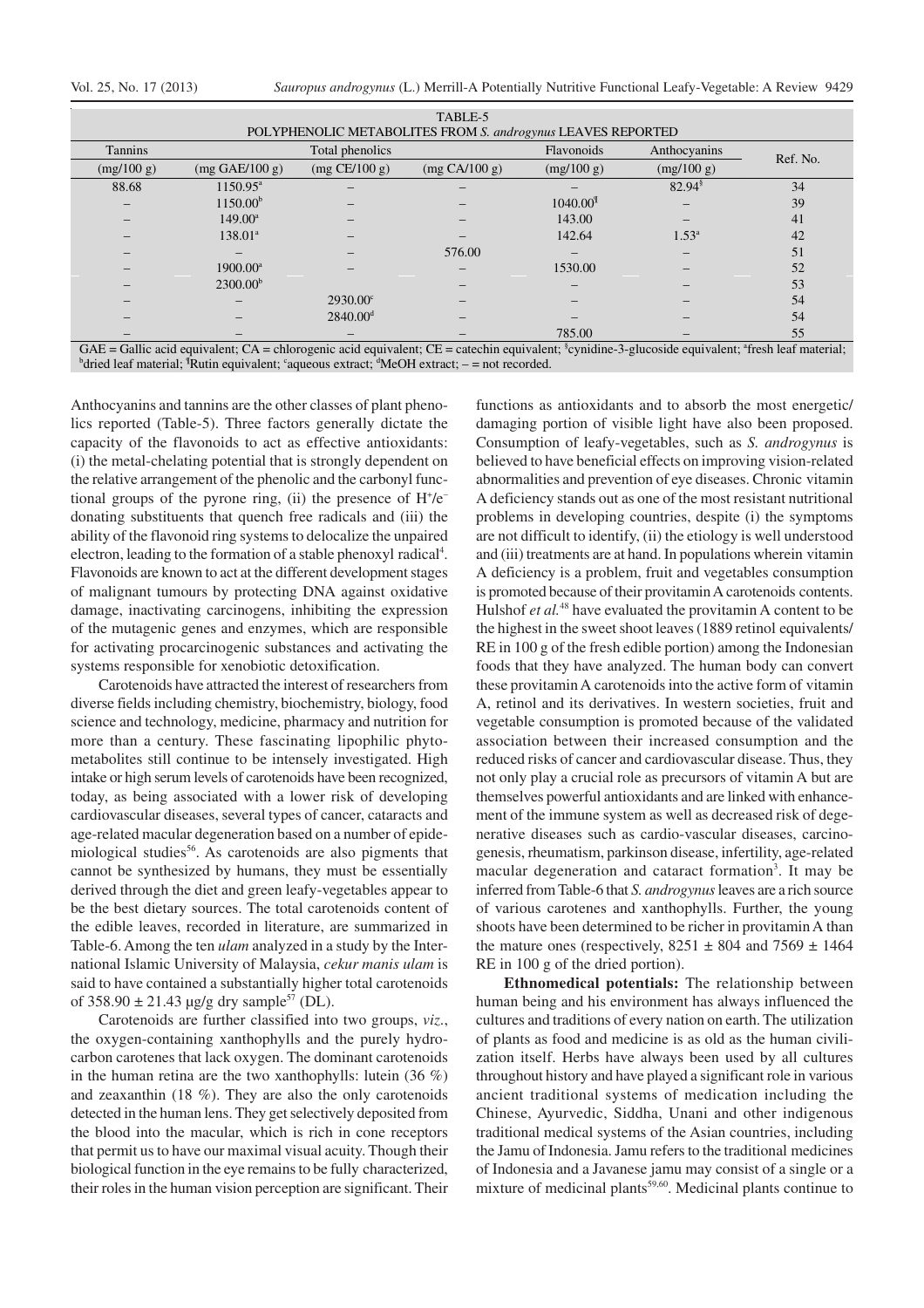| TABLE-6                                                                                                                                                   |                    |                 |                 |                         |                     |                        |  |
|-----------------------------------------------------------------------------------------------------------------------------------------------------------|--------------------|-----------------|-----------------|-------------------------|---------------------|------------------------|--|
| CAROTENOIDS CONTENT S. and rogynus LEAVES REPORTED                                                                                                        |                    |                 |                 |                         |                     |                        |  |
| Carotenoids                                                                                                                                               | Content $*$        |                 |                 |                         |                     |                        |  |
|                                                                                                                                                           | $(\mu g/g \, DL)$  | (mg/100 g FL)   | (mg/100 g DL)   | $(mg/100 g \text{ FL})$ | $(\mu$ g/100 mL FL) | $(\mu$ g/100 g EP)     |  |
| Total carotenoids                                                                                                                                         | $358.90 \pm 21.43$ | $5.15 \pm 0.07$ |                 |                         | $19.40 \pm 0.56$    |                        |  |
| <b>B-Carotene</b>                                                                                                                                         | $96.40 \pm 07.71$  | $1.63 \pm 0.02$ |                 | $13.35^{\$}$            |                     |                        |  |
| All- <i>trans</i> - $\alpha$ -carotene                                                                                                                    |                    |                 |                 |                         |                     | $1335 \pm 878$         |  |
| All- <i>trans</i> -β-carotene                                                                                                                             |                    |                 |                 |                         |                     | $10010 \pm 219$        |  |
| $cis$ - $\beta$ -carotene                                                                                                                                 |                    |                 |                 |                         |                     | $1312 \pm 349$         |  |
| Lutein                                                                                                                                                    | $51.59 \pm 01.11$  |                 | $110.6 \pm 4.1$ | $19.5 \pm 0.8$          |                     |                        |  |
|                                                                                                                                                           |                    |                 |                 | $29.91^s$               |                     |                        |  |
| Neoxanthin                                                                                                                                                | $93.27 \pm 04.54$  |                 |                 |                         |                     |                        |  |
| Violaxanthin                                                                                                                                              | $117.63 \pm 15.10$ |                 |                 |                         |                     |                        |  |
| Zeaxanthin                                                                                                                                                |                    |                 | $48.1 \pm 3.7$  | $08.5 \pm 0.8$          |                     |                        |  |
| Retinol equivalents (RE)                                                                                                                                  |                    |                 |                 |                         |                     | $1889 \pm 466^{\circ}$ |  |
|                                                                                                                                                           |                    |                 |                 |                         |                     | $7910 \pm 104^b$       |  |
| Reference                                                                                                                                                 | 57                 | 42              | 56              | $56,58^{\$}$            | 34                  | 48                     |  |
| *Mean $\pm$ standard deviation; DL = dried leaf material; EP = edible portion; FL = fresh leaf material; - = not recorded; "fresh edible portion; "dried" |                    |                 |                 |                         |                     |                        |  |

edible portion; RE calculated as (1/6 all*-trans-*β-carotene) + (1/12 all*-trans-*α-carotene) +(1/12 *cis-*β-carotene).

play an important role in emerging and developing countries of Asia, in both preventive and curative treatments, despite advances in modern western medicine. The use of jamu is a part and parcel of Indonesian healthcare. The Javanese jamu is now used widely throughout the country and even in Malaysia and Brunei Darussalam. The jamus are available in the form of herbal powders, pills, tablets or capsules and constitute a part of the programme of national health in Indonesia as medicines, tonics, beverages, products of health and beauty care and so on. They also generate income to the people of many Asian countries, who earn their livelihood by selling materials collected from the forest, or by cultivating in their farms. The Javanese jamu is also manufactured in many big and modern industries in Java<sup>59</sup>. S. androgynus is a popular ingredient of a number of jamus of the Indonesians. Jamu made from the fresh leaves or roots are claimed to possess uterotonic activity and are commonly prescribed for the easy evacuation of retained placenta after child-birth. For this treatment, a dose of 40 g, in the form of an extracted juice is administered in 2 sub-doses at an interval of 10  $\text{min}^{12}$ . A more popular traditional use is to enhance and accelerate milk secretion by mothers<sup>61</sup>. The leaves of katuk are reported to be used as a medicine to relieve cough (antitussive) and to soothe the lungs, as a tonic and as a febrifuge to relieve internal fever<sup>13</sup>. Other literatures quote the use of *S. androgynus as a* lactation aid, an antipyretic, a colorant and also as a cure for hoarse voice<sup>41,42</sup>. However, its use as a galactagogue to stimulate lactation appears to be the most common claim in several parts of Asia<sup>60-62</sup>. The plant parts have also been linked to symptoms such as cholecystosis, fever, ophthalmia, rhinosis, sore, yaws and bladder in Duke's Phytochemical and Ethnobotanical Databases<sup>63</sup>.

The traditional Thai herbal medical wisdom prescribes the oral administration of the well grated mixture of the root and stem of *S. androgynus*, root of *Clausena wallichii* Oliv. var. *guillauminii* J.F. Molino as a remedy for vertigo. As a treatment for measles and fever accompanied with rashes, it recommends the oral consumption of the triturated mixture of the root of *Acacia rugata* Merr., *Brassica rapa* Linn., root of *Myristica iners* Blume., *Knema corticosa* Lour., *Sauropus androgynus* Linn., *Oryza sativa* Linn., *Saccharum sinense*

Roxb., which has been pulverized with potable water<sup>64</sup>. The low hill and high valley tribal people, *viz*., Karen, Lua, Htin and Khamu hill communities are said to cultivate the plant in household gardens, small orchards or plantations for their consumption<sup>65</sup>. In the Guangdong, Haina and Guangxi provinces of South China, the leaf has been found to be used to suppress productive cough with asthma, dry mouth and constipation. The flower is also utilized for haemoptysis management<sup>66</sup>. Since the Vietnamese traditional medicine has evolved under the shadows of Chinese traditional medicine, culture and rule, it is quite impossible to delineate traditional Vietnamese medicine or *Thuoc Nam* (Southern medicine) from traditional Chinese medicine or *Thuoc Bac* (Northern medicine). In Vietnam, an infusion of the root is reported to cause abortion and is frequently administered for the evacuation of placenta after child birth. The leaves, stem and root of bù ngót are claimed by the Central Highland and Mekong Delta villagers to be diuretic and also relieve fever and fungal infection of the tongue $67$ .

The Malay villagers in Kampung Mak Kemas, Terengganu of Malaysia have been noticed to consume orally the leafdecoction as a measure to control hypertension and for treating nose ulceration<sup>68,69</sup>. The paste obtained after pounding with milk is also documented as a topical application for hair growth<sup>68</sup>. A mouth wash is said to be prepared from the juice of the fresh leaves and honey or made in the form of a paste and applied to the tongue and gums to cure thrush of the tongue in infants. The leaves are also reported to be used to treat erythema, measles and dysuria. A decoction of the root is claimed as a remedy for fever and for urinary bladder complaints like stricture of the bladder $70,71$ .

The *Irula, Mudugu* and *Kurumba* tribals, inhabiting the Attapadi hills of the Western Ghats of India are reported to consume the cooked leaves of *thavasimurungai* for the improvement of general health<sup>72</sup>. In certain other parts of Tamil Nadu and Kerala, the leafy-vegetable is frequently referred to as 'diabetic greens' as there is a general belief that it is useful for diabetic cure. Records of the use of the leaf-juice against eye ailments<sup>73</sup> and smoking of the dried leaves to cure tonsillitis<sup>74</sup> are available. Juice of the leaves of *chekkur manis*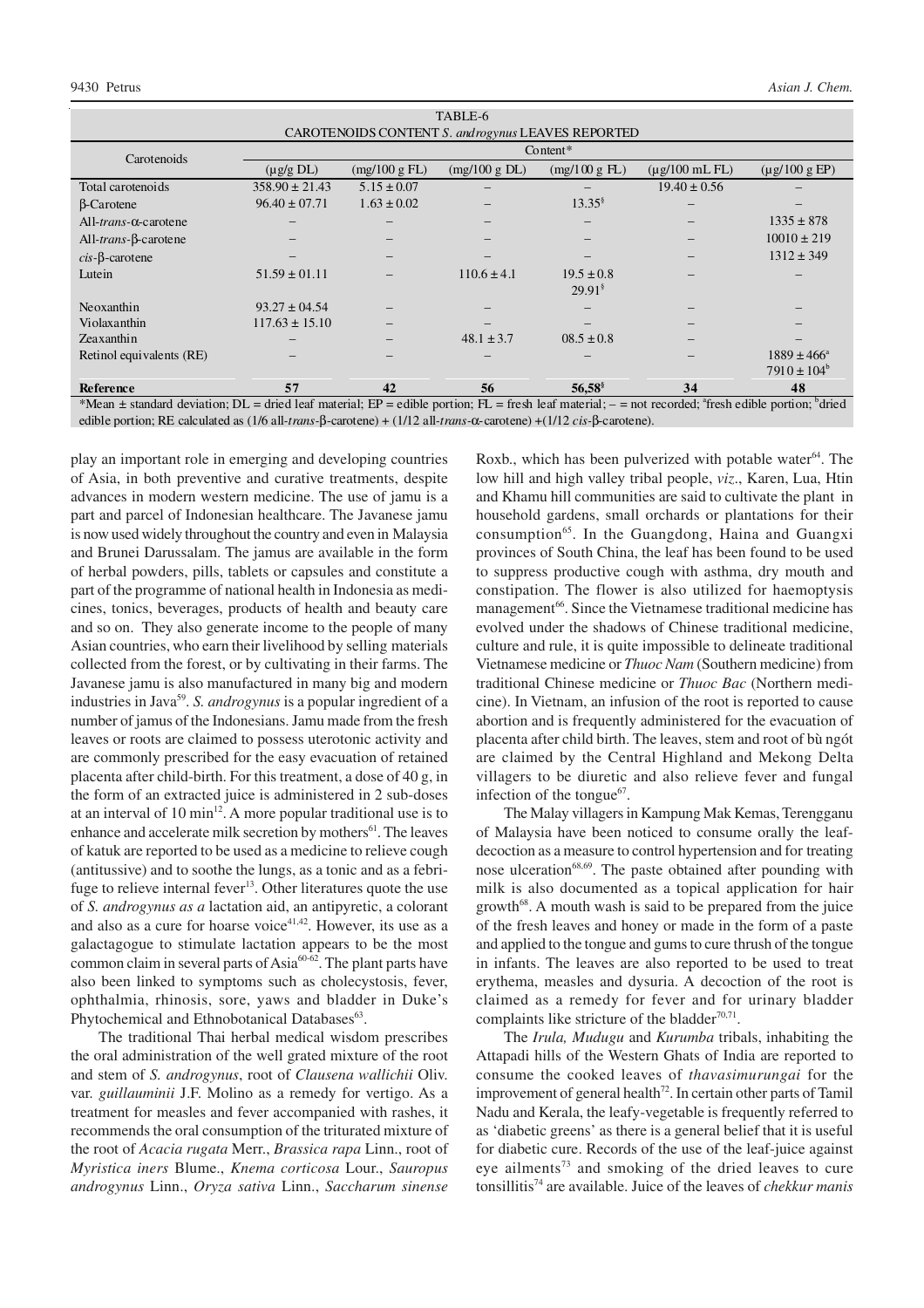pounded with the roots of pomegranate and the leaves of jasmine is also observed to be used against eye diseases<sup>75</sup>. A mixture of the root powder with lime juice and a glass of water is said to be orally administered thrice-a-day to control diarrhoea<sup>76</sup>. Consequently, it appears according to literature, that the uncooked *S. androgynus* juice has been widely advertised as a 'natural diet vegetable' possessing large amounts of nutrients and is capable of rapidly reducing weight, effective in controlling hypertension, gynecologic problems, hyperlipidemia, hyperuricemia, urolithiasis, gall stones and constipation during the years 1994 and 1995 in Taiwan<sup>77</sup>.

**Chemical constitution and their impact:** Consequent to (i) the recognition of the value of traditional and indigenous pharmacopoeias, particularly of Asian origin, (ii) the incorporation of some ingredients derived from these sources into pharmaceuticals, (iii) the need to make health-care affordable for all and (iv) the widely prevalent perception that natural remedies are somehow safer and more efficacious than those that are pharmaceutically derived, herbalism has re-entered the mainstream worldwide during the latter part of the 20th century. For a variety of reasons, more individuals have started preferring to take personal control over their health, not only in the prevention of diseases but also to treat them, seemingly unaware of the potential problems associated with the use of herbs. Plant chemistry is extremely complex and an individual plant normally contains a plethora of chemicals, belonging to the different chemical classes, which work either independently or in concert.

Following the promotion of the uncooked *S*. *androgynus* juice as a 'natural diet vegetable', an outbreak of a poorly defined respiratory illness (characterized by stenosis and obstruction of bronchioles) has been observed during the late April 1995 in southern Taiwan<sup>78</sup> and during 2005 in Japan<sup>79</sup>. Based on clinical, radiological and pathological manifestations, followed by histopathological evidences from open lung biopsy of the affected patients, *Bronchiolitis obliterans* (BO) syndrome has been established. This is a less common pulmonary disease, characterized by inflammatory changes of the membranous and respiratory bronchioles. Subsequently, in late July 1995, patients with cardiopulmonary symptoms related to katuk consumption have also been identified in southern Taiwan and later *torsade de pointes* (an uncommon and distinctive form of polymorphic ventricular tachycardia, characterized by a gradual change in the amplitude and twisting of the QRS complexes around the isoelectric line). A paper has reported that in Taiwan a total of 278 patients have been affected with *Bronchiolitis obliterans* after its consumption<sup>79</sup>. Studies have then firmly established the association between consumption of the uncooked *S. androgynus* juice and the occurrence of *Bronchiolitis obliterans*<sup>80</sup>. A search in the databases for the term '*Sauropus androgynus*' has hit results varying from 64.95 % (Science Direct) to 80 % (PubMed) which relates to *Bronchiolitis obliterans*. An evaluation of the nutritional potential of *S. androgynus*, has claimed a considerable amount of the alkaloid papaverine, present to the extent of 580 mg/100 g of fresh leaf material  $(FL)^{81}$ . However, laboratory testing of five samples of *S. androgynus* vegetable and two samples of its uncooked juice produced by vendors (which have been

obtained from Northern, Central and Southern Taiwan by the Bureau of Food Sanitation) have been reported to have revealed no papaverine or any other suspicious chemical in the samples, except for the presence of unknown alkaloids<sup>77</sup>. Although Lai *et al.*<sup>82</sup> could not induce *Bronchiolitis obliterans* in rats by feeding or injecting juice from the plants or papaverine, Svetlecic *et al.*<sup>83</sup> were able to reproduce *Bronchiolitis obliterans* by their chronic intratracheal instillation. After the lapse of a week, infiltrations in the bronchial submucosa and lamina propria have been observed as well as lymphocytic clusters protruding into bronchial lumen. After the 28<sup>th</sup> day, the inflammatory phase had evolved to fibrosis of the bronchial walls and vasculature, characteristic of *Bronchiolitis obliterans*.

The incidence, however, has never been reported from other Asian countries, including Malaysia and Indonesia, where the traditionally cooked recipes are widely in vogue. In a survey of 12 Malaysian villages, the average weekly consumption of *S. androgynus* leaves, has been documented to be 156 g (range:  $116-200$  g)<sup>84</sup>. Another study has reported the presence of large amounts of all essential nutrients in the leaf and the different food preparations have been well accepted by a selected panel of eight judges in India<sup>77</sup>. Nevertheless, studies have clearly supported the association of *S. androgynus* ingestion with *Bronchiolitis obliterans* syndrome. The possibly significant risk factors are the consumption of larger total amounts of *S. androgynus*, uncooked preparation of *S. androgynus* food and ingestion of *S. androgynus* foods that are prepared by vendors (containing added supplements that could produce a synergistic effect and lead to the promotion of the development of *Bronchiolitis obliterans* syndrome)<sup>77</sup>.

Phytoestrogens are phytometabolites that can have estrogenlike actions in humans and animals. The predominant phytoestrogens occurring in plants are the isoflavones, coumestans, flavonoids and lignans. Lignans constitute a large group of fiber-associated phenolic compounds, widely distributed in edible plants. Most of the ingested plant lignans from human foods are converted by the intestinal microbiota in the upper part of the large bowel to enterolignans, predominantly, enterolactone (ENL) and enterodiol. Enterolactone is believed to be the major biologically active lignin and studies involving administration of plant lignans, which are further metabolized to enterolactone, have been shown to inhibit or delay the growth of experimental mammary cancer. Though the mechanism of anticarcinogenic action is yet to be fully understood, there is intriguing evidence for enterolactone to be a modulator of estrogen signaling. These findings have generated interest in the use of plant lignans as components of functional foods that are effective as breast cancer risk reducers <sup>85</sup>. Glycosyllignans, *viz.*, (+)-isolariciresinol-3-α-O-β-glucopyranoside, (-)-isolariciresinol -3-α-O-β-glucopyranoside and (-)-isolariciresinol-3α-O-β-apiofuranosyl-(1→2)-O-β-glucopyranoside, (+)-syringaresinol di-O-β-glucopyranoside, have been isolated and characterized together with a megastigmane glucoside, (2R,6S,9S,7E)-trihydroxymegastigmane-4,7-dien-3-one-9-Oβ-glucopyranoside (sauroposide) from the aerial part of S. androgynus<sup>86</sup>. The other isolates characterized in the study are the ionone glycoside, corchoionoside C and a purine nucleoside, guanosine. Three further nucleosides, *viz*. adenosine,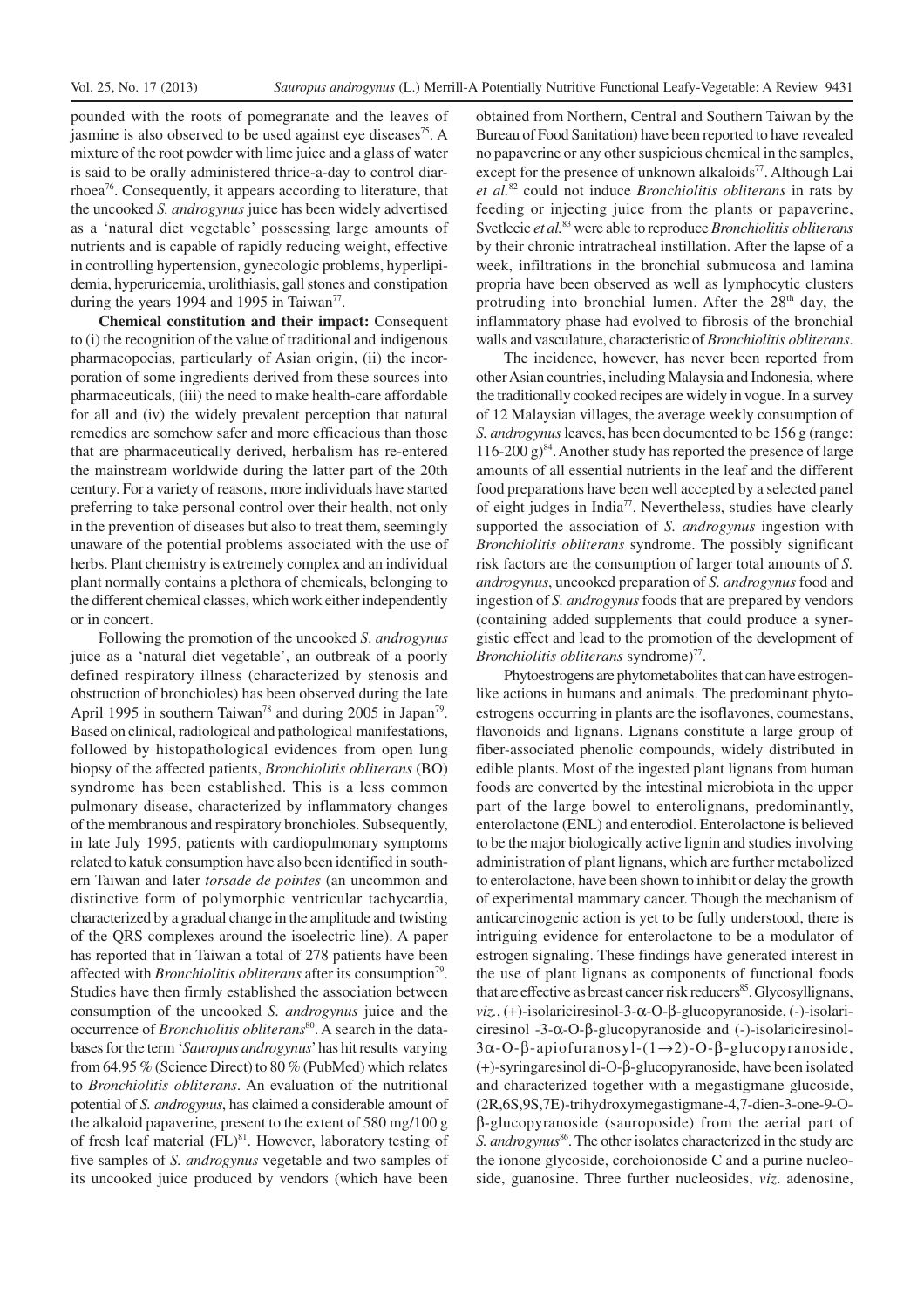5'-deoxy-5'-methyl sulphinyladenosine and uridine have also been reported from *n*-butanol fraction of the ethanolic extract of the aerial parts<sup>87</sup>.

Polyphenols, notably the ubiquitously distributed flavonoids, which contribute considerably to dietary antioxidants, have demonstrated a wide range of biochemical and pharmacological effects. They have been found to offer substantial protective effects on human carcinogenesis, cardiovascular and renal disorders, memory and cognitive function, age-related neurological dysfunctions such as Alzheimer's and Parkinson's diseases, ulcers and several other human ailments<sup>6</sup>. They are also capable of inhibiting enzymes such as prostaglandin synthase, lypoxygenase and cyclooxygenase that are closely related to tumorigenesis and induce detoxifying enzyme systems such as glutathione S-transferase. Studies have determined a total flavonoid content of  $143$  mg/ $100$  g FL<sup>41</sup>, consisting of kaempferol (138), quercetin  $(4.5)$ , myricetin  $(0.00002)$ , luteolin  $(< 0.006)$  and apigenin  $(< 0.03$  mg/ 100 g FL). The major leaf-flavonol, kaempferol has been isolated as a mixture of two flavonoldiosides, 3-O-β-D-glucosyl-7-O-α-Lrhamnosyl-kaempferol and 3-O-β-D-glucosyl-(1→6)-β-Dglucosylkaempferol together with the bisdesmoside, 3-O-β-Dglucosyl-(1→6)-β-D-glucosyl-7-O-α-L-rhamnosylkaempferol, from the *n*-butanol fraction of the ethanolic extract of the aerial parts<sup>87</sup>. In an earlier study, certain kaempferol glycosides have been determined to exhibit significant antinociceptive response, in both noxious chemical and mechanical induction models, with concurrent hypoglycaemia. Hence, they appear to be a promising class of substances for inclusion in diabetic diet or as a prophylactic for vulnerable groups, particularly those suffering from painful diabetic neuropathy 88 . *p*-Hydroxybenzoic acid, ferulic acid, caffeic acid and vanilic acid are the phenolic acids that have been identified and reported<sup>89</sup>.

Katuk leaves have been reported by Suprayogi *et al*. <sup>90</sup> to contain five  $C_{17}$ ,  $C_{18}$  and  $C_{20}$  polyunsaturated fatty acids and their derivatives (which are significant as precursors in the biosynthesis of eicosanoids such as prostaglandin, prostacycline, thromboxane, lipoxines and leukotrienes), together with a 17-ketosteroid, 3-ethyl-3-hydroxy-5-α-androstran-17 one (possibly involved in the biosynthesis of steroid hormone such as progesterone, estradiol, testosteron and glucocorticoids) and 3,4-dimethyl-2-oxocyclopent-3-enylacetic acid (with likely participation in the citric acid cycle to produce ATP). From the 70 % ethanolic leaf extract of katuk, the following phytosterols (%): Stigmasterol (1.10), Stigmasta-5-en-3β-ol (0.69), Stigmasta-5,24-dien-3β-ol (0.64), together with the fatty acids and their esters  $(\%)$ : palmitic acid  $(5.30)$ , octadecanoic acid (0.39), phenylmalonic acid, ethyl octadecatrienoate (9.36), methyl-11,14,17-eicosatrienoate (3.70), ethyltetradecanoate  $(0.69)$  have also been identified $^{91}$ . From the ether extract, benzoic, palmitic and 2-phenylmalonic acids, together with monomethyl succinate, terbutol, 2-propagytoxane, 3-(2 furanyl)-3-penten-2-one, 2-methoxy-6-methyl-4*H*-pyran-4 one have been detected<sup>92</sup>. The ethylacetate fraction has been reported to contain *cis*-2-methylcyclopentanol acetate; 2-pyrrolidinone and methyl pyroglutamate and  $p$ -dodecylphenol<sup>92</sup>. **Conclusion**

The potentially nutritive and healthy leafy-vegetable, *S. androgynus*, has earned its significance by demonstrating

to the word that herbs too are double-edged swords like the other drugs in any system of medicine. Environmental stressors, including geographical and seasonal variations, soil conditions and a host of other factors may contribute considerably to the variations observed in the relative composition of the multitude of phytometabolites, biosynthesized in a vegetable/herb. It is wise for one to harness only the desired benefits by their discriminate use, as prescribed by the time tested traditions.

### **REFERENCES**

- 1. R.K. Batheja, In AAPI's Nutrition Guide to Optimal Health: Using Principles of Functional Medicine and Nutritional Genomics. American Association of Physicians of Indian Origin, Oakbrook, Illinois, p. 1 (2012).
- 2. K. Marsh, C. Zeuschner and A. Saunders, *Am. J. Lifestyle Med.*, **6**, 250 (2012).
- 3. A.J.A. Petrus, N. Bhuvaneshwari and J.A.L. Alain, *Indian J. Nat. Prod. Resour.*, **2**, 34 (2011).
- 4. A.J.A. Petrus and N. Bhuvaneshwari, *Asian J. Chem.*, **24**, 1261 (2012).
- 5. A.J.A. Petrus, *Asian J. Chem.*, **24**, 2361 (2012).
- 6. A.J.A. Petrus, S.S. Hemalatha and G. Suguna, *J. Pharm. Sci. Res.*, **4**, 1856 (2012).
- 7. A.J.A. Petrus, *Phcog. J.*, **34**, 1 (2012).
- 8. A.J.A. Petrus, *Indian J. Nat. Prod. Resour.*, **4**, 1 (2013).
- 9. T. Anbazhagi, K. Kadavul, G. Suguna and A.J.A. Petrus, *Nat. Prod. Rad.*, **8,** 151 (2009).
- 10. M. Mazid, T.A. Khan and F. Mohammad, *Biol. Med.*, **3**, 232 (2011).
- 11. A. Bernhoft, In ed.: A. Bernhoft, Bioactive Compounds in Plants-Benefits and Risks for Man and Animals*.* Norwegian Acad of Sci and Letters, Oslo, Norway, p. 11 (2010).
- 12. Medicinal plants of Sarawak, SC-Nature Biotech Sdn Bhd (2011); URL: http://sarawakmedplants.com.my/
- 13. L. Bingtao and M.G. Gilbert, *Fl. China*, **11**, 202 (2008).
- 14. A.M. Lat Zaharah, *Utusan Malaysia*, Ogos, p. 20 (1989).
- 15. Pacific Island Ecosystem at Risk (PIER) URL: http://www.hear.org/ pier/species/sauropus\_androgynus.htm.
- 16. M.H. Van den Bergh, In eds.: J.S. Siemonsma and K. Pileuk, Plant Resources of South-East Asia 8. Vegetables. PROSEA Foundation, Bogor, Indonesia, p. 244 (1994).
- 17. P. Hoffmann, H. Kathriarachchi and K.J. Wurdack, *Kew Bull.,* **61**, 37 (2006).
- 18. Flora of Australia Online, *Sauropus androgynus*. Australian Biological Resources Study (ABRS) (2010). URL: http://www.anbg.gov.au/abrs/ onlineresources/flora/stddisplay.xsql?pnid=6961.
- 19. USDA, ARS, National Genetic Resources Program, Germplasm Resources Information Network-(GRIN) [Online Database], National Germplasm Resources Laboratory, Beltsville, Maryland. URL: http:// www.ars-grin.gov/cgi-bin/npgs/html/taxon.pl?33189.
- 20. G. Suguna and A.J.A. Petrus, Chemical Research Society of India Seminar on Recent Advances in Chemistry, March 10-11, Annamalai University, Annamali Nagar, Tamil Nadu, India (2006).
- 21. S. Teo, R.K.H. Yeo, K.Y. Chong, Y.F. Chung, L. Neo and H.T.W. Tan, *Nature in Singapore,* **4**, 263 (2011).
- 22. B.R. French, Food crops of Solomon Islands-A brief introduction to the crops, Food Plants International Inc., Burnie, Australia, p. 41 (2011).
- 23. S.N. Yoganarasimhan, Medicinal plants of India, Tamil Nadu, Cybermedia, Bangalore, Vol. 2, p. 485 (2000).
- 24. S.D. Biju, In eds.: T.M. Manoharan, S.D. Biju, T.S. Nayar and P.S. Easa, Silent Valley-Whispers of Reason, Kerala Forest Department, Thiruvananthapuram, India, p. 170 (1999).
- 25. M. Chandrabose, In eds.: A.N. Henry, G.R. Kumari and V. Chithra, Flora of Tamil Nadu, India, Series I: Analysis, Botanical Survey of India (Southern Circle), Coimbatore, India, Vol. 2, p. 239 (1987).
- 26. R.M. Krishnan, *Flora*, **199**, 351 (2004).
- 27. S. Manian and V.S. Ramachandran, *J. Econ. Taxon. Bot.*, **14**, 695 (1990).
- 28. M. Price and D. Berkelaar, *ECHO Develop. Notes*, **100**, 10 (2008).
- 29. F.W. Martin, L. Telek and R. Ruberte, *J. Agric. U. Puerto Rico*, **61**, 32 (1977).
- 30. S. Suksri, S. Premcharoen, C. Thawatphan and S. Sangthongprow, *Kasetsart J. (Nat. Sci.)*, **39**, 519 (2005).